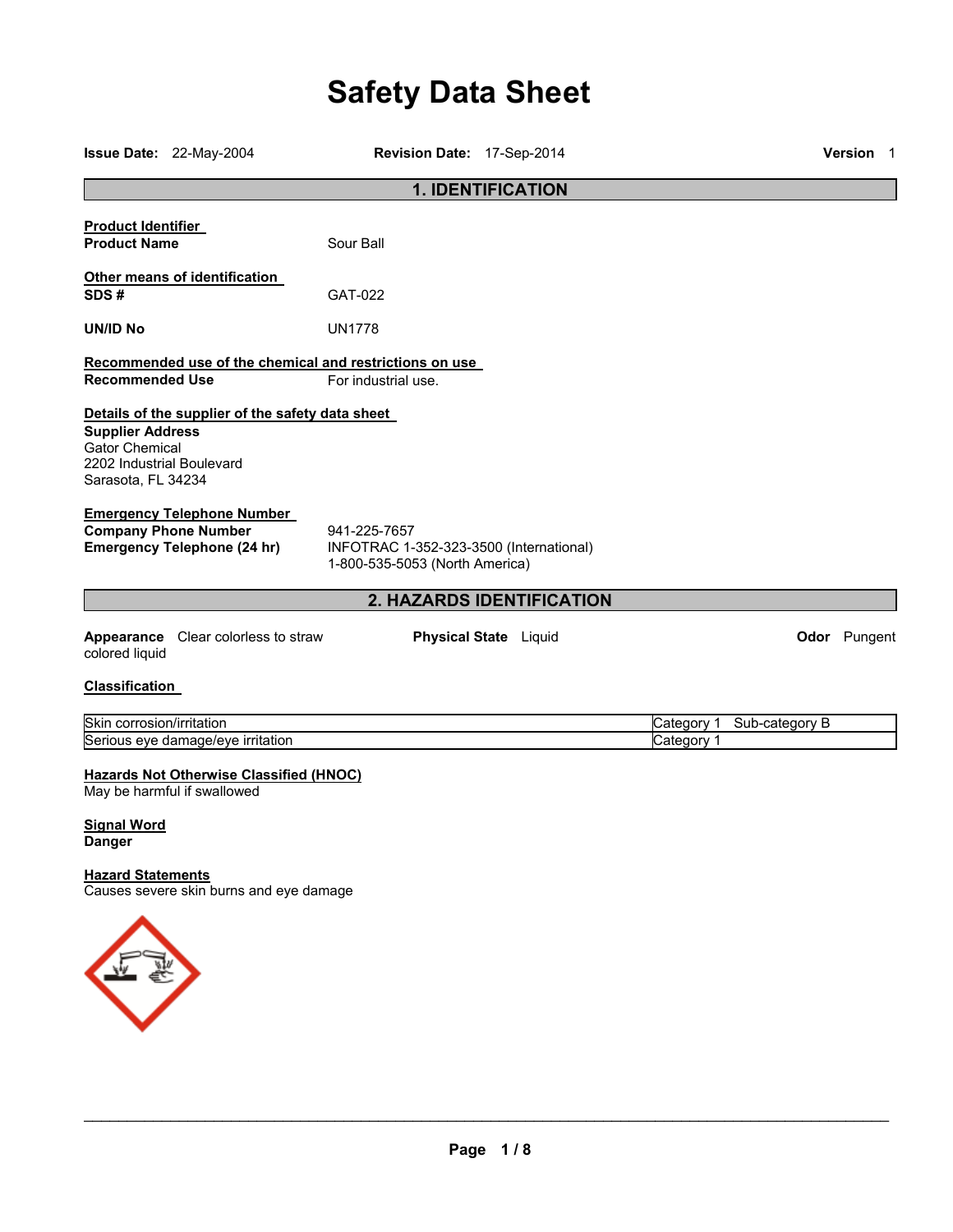# **Precautionary Statements - Prevention**

Do not breathe dust/fume/gas/mist/vapors/spray Wash face, hands and any exposed skin thoroughly after handling Wear protective gloves/protective clothing/eye protection/face protection

# **Precautionary Statements - Response**

IF IN EYES: Rinse cautiously with water for several minutes. Remove contact lenses, if present and easy to do. Continue rinsing Immediately call a poison center or doctor/physician IF ON SKIN: Wash with plenty of soap and water Take off contaminated clothing and wash it before reuse If skin irritation persists: Get medical advice/attention IF INHALED: Remove victim to fresh air and keep at rest in a position comfortable for breathing Immediately call a poison center or doctor/physician IF SWALLOWED: rinse mouth. Do NOT induce vomiting Immediately call a poison center or doctor/physician

 $\mathcal{L}_\mathcal{L} = \{ \mathcal{L}_\mathcal{L} = \{ \mathcal{L}_\mathcal{L} = \{ \mathcal{L}_\mathcal{L} = \{ \mathcal{L}_\mathcal{L} = \{ \mathcal{L}_\mathcal{L} = \{ \mathcal{L}_\mathcal{L} = \{ \mathcal{L}_\mathcal{L} = \{ \mathcal{L}_\mathcal{L} = \{ \mathcal{L}_\mathcal{L} = \{ \mathcal{L}_\mathcal{L} = \{ \mathcal{L}_\mathcal{L} = \{ \mathcal{L}_\mathcal{L} = \{ \mathcal{L}_\mathcal{L} = \{ \mathcal{L}_\mathcal{$ 

# **Precautionary Statements - Storage**

Store locked up

#### **Precautionary Statements - Disposal**

Dispose of contents/container to an approved waste disposal plant

# **3. COMPOSITION/INFORMATION ON INGREDIENTS**

| 'ham<br>Name<br>ا ہے۔       | $\overline{\phantom{a}}$<br>N0<br>$H - H$       | $\mathbf{o}$<br>We<br>-----<br>าnt<br>70 |
|-----------------------------|-------------------------------------------------|------------------------------------------|
| .<br>rosilicic acid<br>∙luc | o.<br>מחי:<br>.<br>. -റ.<br><b>D-4</b><br>טשט ' | -30<br>. ט                               |

\*\*If Chemical Name/CAS No is "proprietary" and/or Weight-% is listed as a range, the specific chemical identity and/or percentage of composition has been withheld as a trade secret.\*\*

# **4. FIRST-AID MEASURES**

## **First Aid Measures**

| <b>Eye Contact</b>  | IF IN EYES: Rinse cautiously with water for several minutes. Remove contact lenses, if<br>present and easy to do. Continue rinsing. Immediately call a poison center or<br>doctor/physician.                 |
|---------------------|--------------------------------------------------------------------------------------------------------------------------------------------------------------------------------------------------------------|
| <b>Skin Contact</b> | IF ON SKIN: Wash with plenty of soap and water. Take off contaminated clothing and wash<br>it before reuse. If irritation persists, seek medical attention.                                                  |
| Inhalation          | IF INHALED: Remove victim to fresh air and keep at rest in a position comfortable for<br>breathing. Immediately call a poison center or doctor/physician.                                                    |
| Ingestion           | IF SWALLOWED: rinse mouth. Do NOT induce vomiting. Drink two glasses of water<br>followed by milk, milk of magnesia, or other nonalcoholic liquids. Immediately call a poison<br>center or doctor/physician. |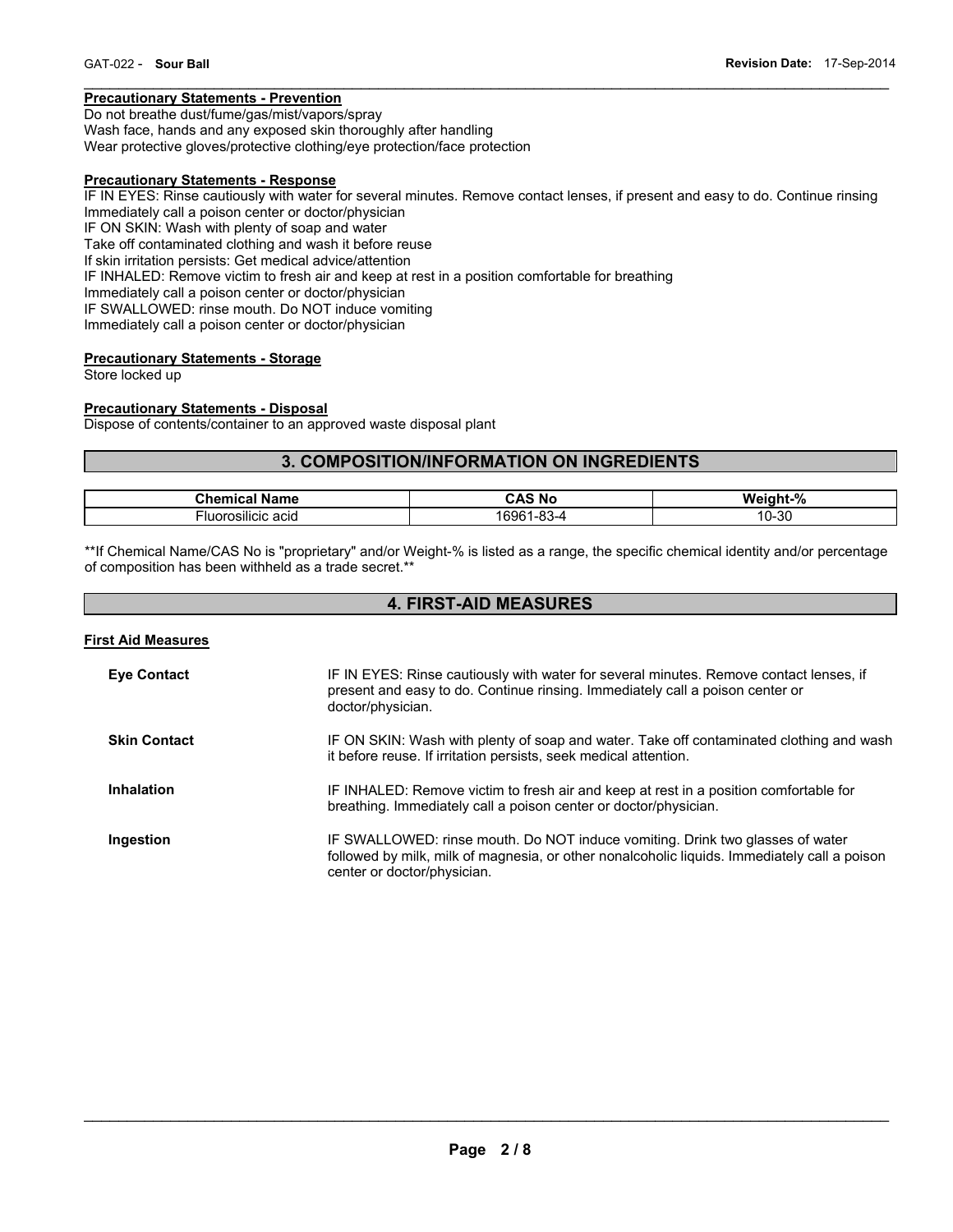#### **Most important symptoms and effects**

**Symptoms EXES:** Corrosive; causes immediately severe irritation or burns of the eye and eyelids. If not quickly removed by thorough irrigation with water, there may be prolonged or permanent visual impairment or total loss of sight.

 $\mathcal{L}_\mathcal{L} = \{ \mathcal{L}_\mathcal{L} = \{ \mathcal{L}_\mathcal{L} = \{ \mathcal{L}_\mathcal{L} = \{ \mathcal{L}_\mathcal{L} = \{ \mathcal{L}_\mathcal{L} = \{ \mathcal{L}_\mathcal{L} = \{ \mathcal{L}_\mathcal{L} = \{ \mathcal{L}_\mathcal{L} = \{ \mathcal{L}_\mathcal{L} = \{ \mathcal{L}_\mathcal{L} = \{ \mathcal{L}_\mathcal{L} = \{ \mathcal{L}_\mathcal{L} = \{ \mathcal{L}_\mathcal{L} = \{ \mathcal{L}_\mathcal{$ 

SKIN: Corrosive and irritating; chemical burns may result from contact.

INHALATION: Corrosive and irritating to upper respiratory tract. Vapors are severely irritating to nasal passages.

INGESTION: Corrosive to the mucous lining of the mouth, throat, esophagus, and stomach. Ingestion may cause abdominal pain, vomiting, shock, convulsions, intense thirst, coma, or death.

## **Indication of any immediate medical attention and special treatment needed**

**Notes to Physician** MEDICAL CONDITIONS GENERALLY AGGRAVATED BY EXPOSURE: Preexisting skin, eye, or respiratory disorders may become aggravated through prolonged exposure.

# **5. FIRE-FIGHTING MEASURES**

## **Suitable Extinguishing Media**

Carbon dioxide (CO2). Water. Water spray (fog). Dry chemical. Foam.

#### **Unsuitable Extinguishing Media** Not determined.

#### **Specific Hazards Arising from the Chemical**

Combustion products may be toxic.

**Hazardous Combustion Products** Oxides of carbon, hydrocarbons, toxic fluorides, toxic fumes, and smoke may be produced.

#### **Protective equipment and precautions for firefighters**

As in any fire, wear self-contained breathing apparatus pressure-demand, MSHA/NIOSH (approved or equivalent) and full protective gear. Keep containers cool with water spray to prevent container rupture due to steam buildup; CAUTION - material is corrosive.

# **6. ACCIDENTAL RELEASE MEASURES**

#### **Personal precautions, protective equipment and emergency procedures**

| <b>Personal Precautions</b>      | Use personal protection recommended in Section 8.                                                                                                                   |
|----------------------------------|---------------------------------------------------------------------------------------------------------------------------------------------------------------------|
| <b>Environmental Precautions</b> | Prevent from entering into soil, ditches, sewers, waterways and/or groundwater. See<br>Section 12, Ecological Information. See Section 13: DISPOSAL CONSIDERATIONS. |

## **Methods and material for containment and cleaning up**

| <b>Methods for Containment</b> | Prevent further leakage or spillage if safe to do so.                                                |
|--------------------------------|------------------------------------------------------------------------------------------------------|
| <b>Methods for Clean-Up</b>    | Contain and collect with an inert absorbent and place into an appropriate container for<br>disposal. |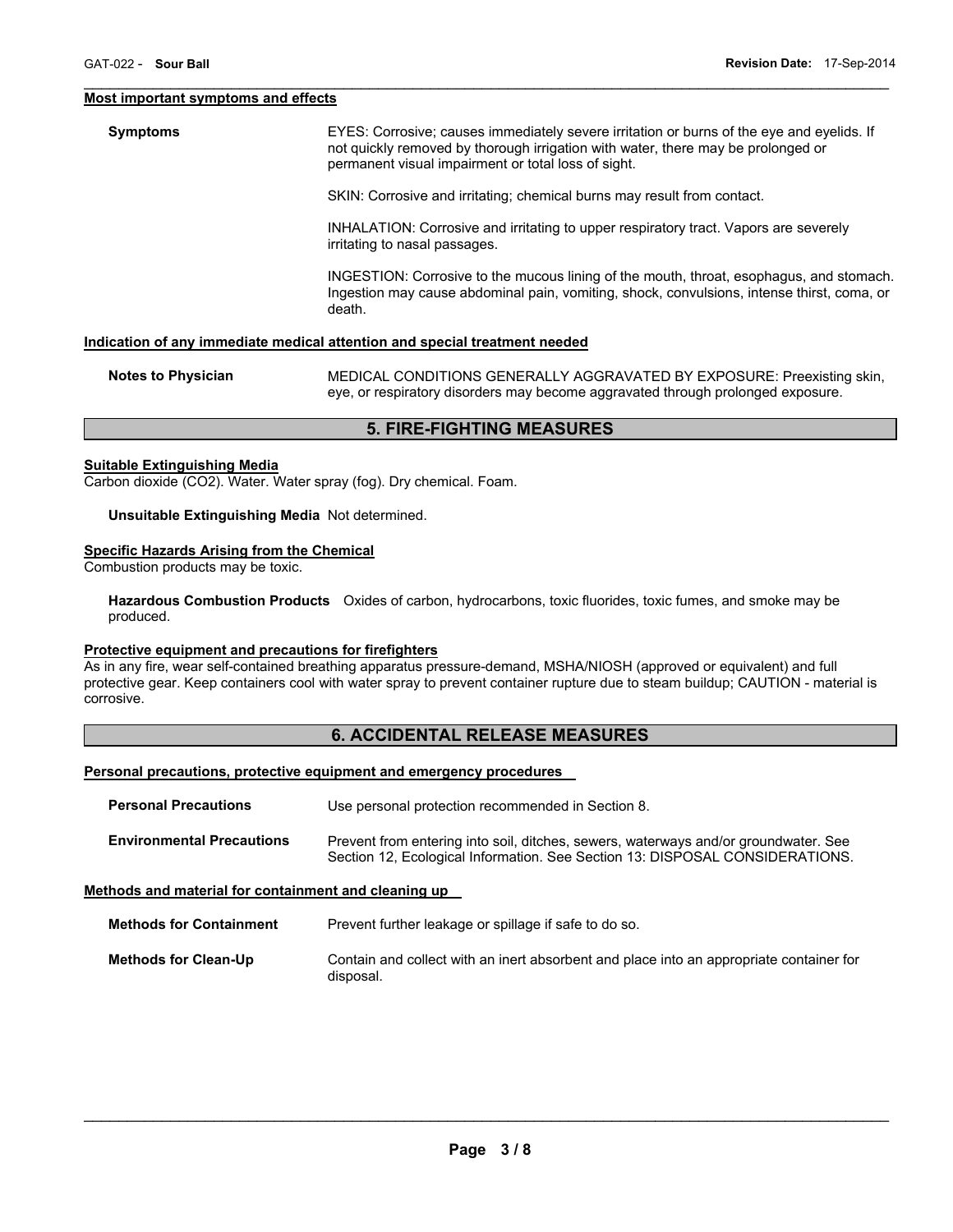# $\mathcal{L}_\mathcal{L} = \{ \mathcal{L}_\mathcal{L} = \{ \mathcal{L}_\mathcal{L} = \{ \mathcal{L}_\mathcal{L} = \{ \mathcal{L}_\mathcal{L} = \{ \mathcal{L}_\mathcal{L} = \{ \mathcal{L}_\mathcal{L} = \{ \mathcal{L}_\mathcal{L} = \{ \mathcal{L}_\mathcal{L} = \{ \mathcal{L}_\mathcal{L} = \{ \mathcal{L}_\mathcal{L} = \{ \mathcal{L}_\mathcal{L} = \{ \mathcal{L}_\mathcal{L} = \{ \mathcal{L}_\mathcal{L} = \{ \mathcal{L}_\mathcal{$ **7. HANDLING AND STORAGE**

# **Precautions for safe handling**

| <b>Advice on Safe Handling</b>                               | Handle in accordance with good industrial hygiene and safety practice. Use personal<br>protection recommended in Section 8. Avoid contact with skin, eyes or clothing. Wash face,<br>hands, and any exposed skin thoroughly after handling. Do not breathe<br>dust/fume/gas/mist/vapors/spray. Keep containers closed when not in use. Protect<br>containers from abuse. |
|--------------------------------------------------------------|--------------------------------------------------------------------------------------------------------------------------------------------------------------------------------------------------------------------------------------------------------------------------------------------------------------------------------------------------------------------------|
| Conditions for safe storage, including any incompatibilities |                                                                                                                                                                                                                                                                                                                                                                          |
| <b>Storage Conditions</b>                                    | Keep container tightly closed and store in a cool, dry and well-ventilated place. Store locked<br>up. Protect from extreme temperatures. Keep away from oxidizers and incompatible<br>materials.                                                                                                                                                                         |
| Incompatible Materials                                       | Strong oxidizers.                                                                                                                                                                                                                                                                                                                                                        |

# **8. EXPOSURE CONTROLS/PERSONAL PROTECTION**

## **Exposure Guidelines**

| <b>Chemical Name</b>             | <b>ACGIH TLV</b>            | <b>OSHA PEL</b>                                                                                          | <b>NIOSH IDLH</b> |
|----------------------------------|-----------------------------|----------------------------------------------------------------------------------------------------------|-------------------|
| Fluorosilicic acid<br>16961-83-4 | TWA: $2.5 \text{ mg/m}^3$ F | TWA: 2.5 mg/m <sup>3</sup> F<br>TWA: $2.5 \text{ mg/m}^3$<br>dust<br>(vacated) TWA: $2.5 \text{ mg/m}^3$ | TWA: 2.5 mg/m $3$ |

## **Appropriate engineering controls**

**Engineering Controls** Ensure adequate ventilation, especially in confined areas. Eyewash stations. Showers.

## **Individual protection measures, such as personal protective equipment**

| <b>Eye/Face Protection</b>      | Wear protective eyeglasses or chemical safety goggles.                                                                                                                                                                                                                                                 |
|---------------------------------|--------------------------------------------------------------------------------------------------------------------------------------------------------------------------------------------------------------------------------------------------------------------------------------------------------|
| <b>Skin and Body Protection</b> | Neoprene or rubber gloves with cuffs. Coveralls, apron or other equipment should be worn<br>to minimize skin contact.                                                                                                                                                                                  |
| <b>Respiratory Protection</b>   | None required while threshold limits are kept below maximum allowable concentrations; if<br>TWA exceeds limits, NIOSH approved respirator must be worn. Respiratory protection must<br>be provided in accordance with OSHA regulations (29 CFR1910.134) or European<br>Standard EN 149, as applicable. |

**General Hygiene Considerations** Handle in accordance with good industrial hygiene and safety practice.

# **9. PHYSICAL AND CHEMICAL PROPERTIES**

| Information on basic physical and chemical properties |                                              |                       |                |  |
|-------------------------------------------------------|----------------------------------------------|-----------------------|----------------|--|
| <b>Physical State</b>                                 | ∟iauid                                       |                       |                |  |
| Appearance                                            | Clear colorless to straw colored liquid Odor |                       | Pungent        |  |
| Color                                                 | Clear colorless to straw colored             | <b>Odor Threshold</b> | Not determined |  |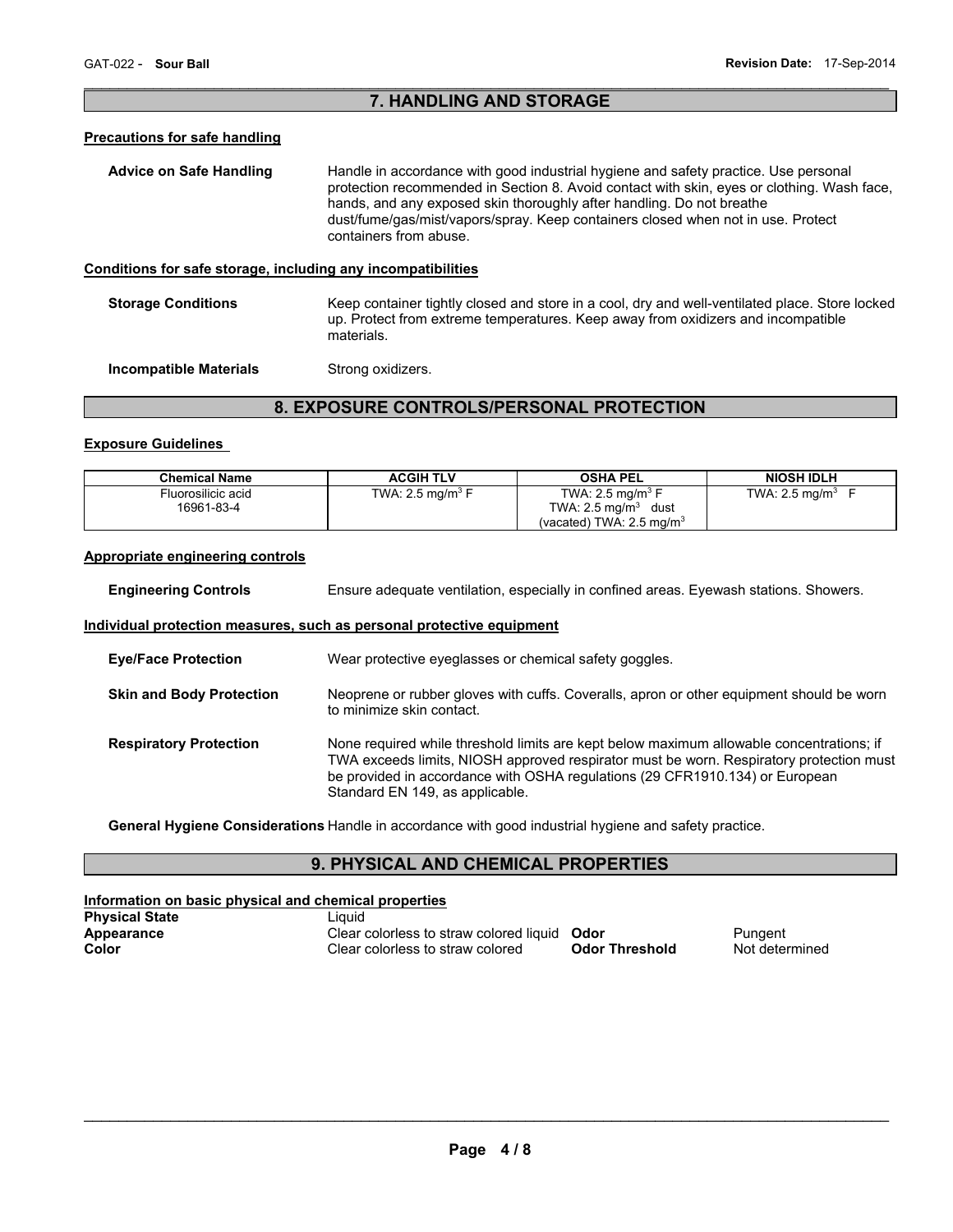| <b>Property</b>                     | Values                | <b>Remarks</b><br>• Method |  |
|-------------------------------------|-----------------------|----------------------------|--|
| рH                                  | 1.0                   |                            |  |
| <b>Melting Point/Freezing Point</b> | Not determined        |                            |  |
| <b>Boiling Point/Boiling Range</b>  | 105 °C / 221 °F       | (decomposes)               |  |
| <b>Flash Point</b>                  | Non-flammable         |                            |  |
| <b>Evaporation Rate</b>             | <1                    | (Water = $1$ )             |  |
| <b>Flammability (Solid, Gas)</b>    | Liquid-Not applicable |                            |  |
| <b>Upper Flammability Limits</b>    | Not applicable        |                            |  |
| <b>Lower Flammability Limit</b>     | Not applicable        |                            |  |
| <b>Vapor Pressure</b>               |                       |                            |  |
|                                     | 218 mm Hg @ 75°C      |                            |  |
| <b>Vapor Density</b>                | >1                    | (Air=1)                    |  |
| <b>Specific Gravity</b>             | 1.230                 | (Water = 1)                |  |
| <b>Water Solubility</b>             | Completely soluble    |                            |  |
| Solubility in other solvents        | Not determined        |                            |  |
| <b>Partition Coefficient</b>        | Not determined        |                            |  |
| <b>Auto-ignition Temperature</b>    | Not determined        |                            |  |
| <b>Decomposition Temperature</b>    | Not determined        |                            |  |
| <b>Kinematic Viscosity</b>          | Not determined        |                            |  |
| <b>Dynamic Viscosity</b>            | Not determined        |                            |  |
| <b>Explosive Properties</b>         | Not determined        |                            |  |
| <b>Oxidizing Properties</b>         | Not determined        |                            |  |

# **10. STABILITY AND REACTIVITY**

## **Reactivity**

Not reactive under normal conditions.

#### **Chemical Stability**

Stable under recommended storage conditions.

#### **Possibility of Hazardous Reactions**

None under normal processing.

#### **Hazardous Polymerization** Hazardous polymerization does not occur.

#### **Conditions to Avoid**

Protect from extreme temperatures. Keep separated from incompatible substances. Keep out of reach of children.

## **Incompatible Materials**

Strong oxidizers.

#### **Hazardous Decomposition Products**

Oxides of carbon, hydrocarbons, toxic fluorides, toxic fumes, and smoke may be produced.

# **11. TOXICOLOGICAL INFORMATION**

## **Information on likely routes of exposure**

**Product Information** 

- **Skin Contact Causes severe skin burns.**
- **Inhalation Avoid breathing vapors or mists.**
- **Ingestion May be harmful if swallowed.**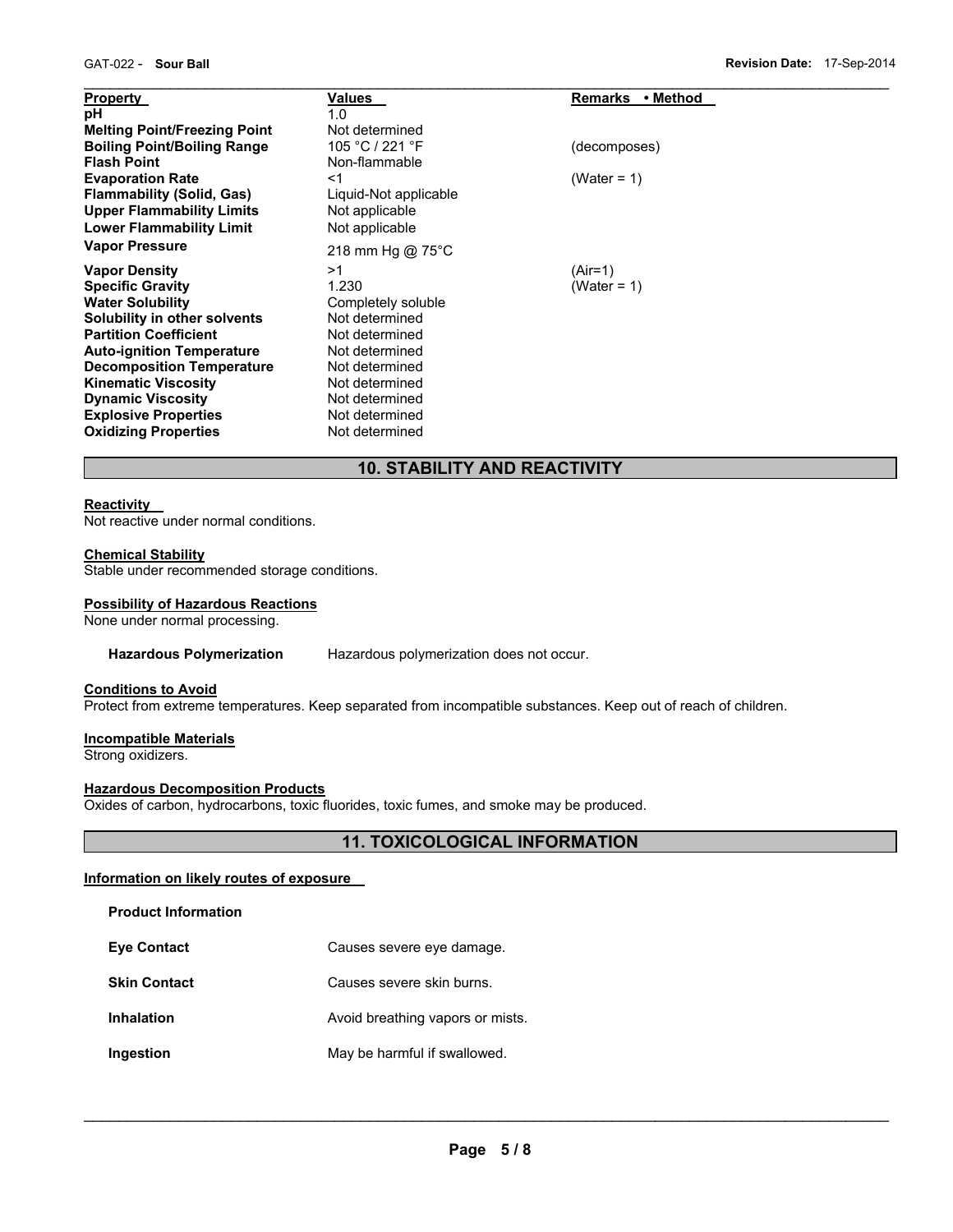## **Component Information**

| <b>Chemical Name</b> | Oral LD50            | <b>Dermal LD50</b> | <b>Inhalation LC50</b>       |
|----------------------|----------------------|--------------------|------------------------------|
| Fluorosilicic acid   | $= 125$ mg/kg<br>Rat |                    | $'$ Rat ) 1 h<br>= 1.11 ma/L |
| 16961-83-4           |                      |                    |                              |

 $\mathcal{L}_\mathcal{L} = \{ \mathcal{L}_\mathcal{L} = \{ \mathcal{L}_\mathcal{L} = \{ \mathcal{L}_\mathcal{L} = \{ \mathcal{L}_\mathcal{L} = \{ \mathcal{L}_\mathcal{L} = \{ \mathcal{L}_\mathcal{L} = \{ \mathcal{L}_\mathcal{L} = \{ \mathcal{L}_\mathcal{L} = \{ \mathcal{L}_\mathcal{L} = \{ \mathcal{L}_\mathcal{L} = \{ \mathcal{L}_\mathcal{L} = \{ \mathcal{L}_\mathcal{L} = \{ \mathcal{L}_\mathcal{L} = \{ \mathcal{L}_\mathcal{$ 

#### **Information on physical, chemical and toxicological effects**

**Symptoms** Please see section 4 of this SDS for symptoms.

#### **Delayed and immediate effects as well as chronic effects from short and long-term exposure**

Carcinogenicity **Group 3 IARC components are "not classifiable as human carcinogens".** 

| ' Name<br>Chemical             | <b>ACGIH</b> | <b>IARC</b>   | <b>NTF</b> | <b>OCUA</b><br>אחטט |
|--------------------------------|--------------|---------------|------------|---------------------|
| $\cdots$<br>-Iuorosilicic acid |              | Group<br>$ -$ |            |                     |
| $1 - 83 - 4$<br>16961          |              |               |            |                     |

**Legend** 

*IARC (International Agency for Research on Cancer)* 

*Group 3 IARC components are "not classifiable as human carcinogens"* 

## **Numerical measures of toxicity**

Not determined

# **12. ECOLOGICAL INFORMATION**

#### **Ecotoxicity**

The product is not classified as environmentally hazardous. However, this does not exclude the possibility that large or frequent spills can have a harmful or damaging effect on the environment.

#### **Component Information**

| <b>Chemical Name</b>             | Algae/aquatic plants | Fish                                                        | <b>Toxicity to</b><br>microorganisms | Crustacea |
|----------------------------------|----------------------|-------------------------------------------------------------|--------------------------------------|-----------|
| Fluorosilicic acid<br>16961-83-4 |                      | 65: 96 h Poecilia reticulata<br>mg/L LC50 static 28.7: 96 h |                                      |           |
|                                  |                      | Pimephales promelas mg/L                                    |                                      |           |
|                                  |                      | LC50 static                                                 |                                      |           |

#### **Persistence/Degradability**

Not determined.

#### **Bioaccumulation**

Not determined.

## **Mobility**

Not determined

#### **Other Adverse Effects**

Not determined

## **13. DISPOSAL CONSIDERATIONS**

## **Waste Treatment Methods**

| <b>Disposal of Wastes</b>     | Disposal should be in accordance with applicable regional, national and local laws and<br>regulations. |
|-------------------------------|--------------------------------------------------------------------------------------------------------|
| <b>Contaminated Packaging</b> | Disposal should be in accordance with applicable regional, national and local laws and<br>regulations. |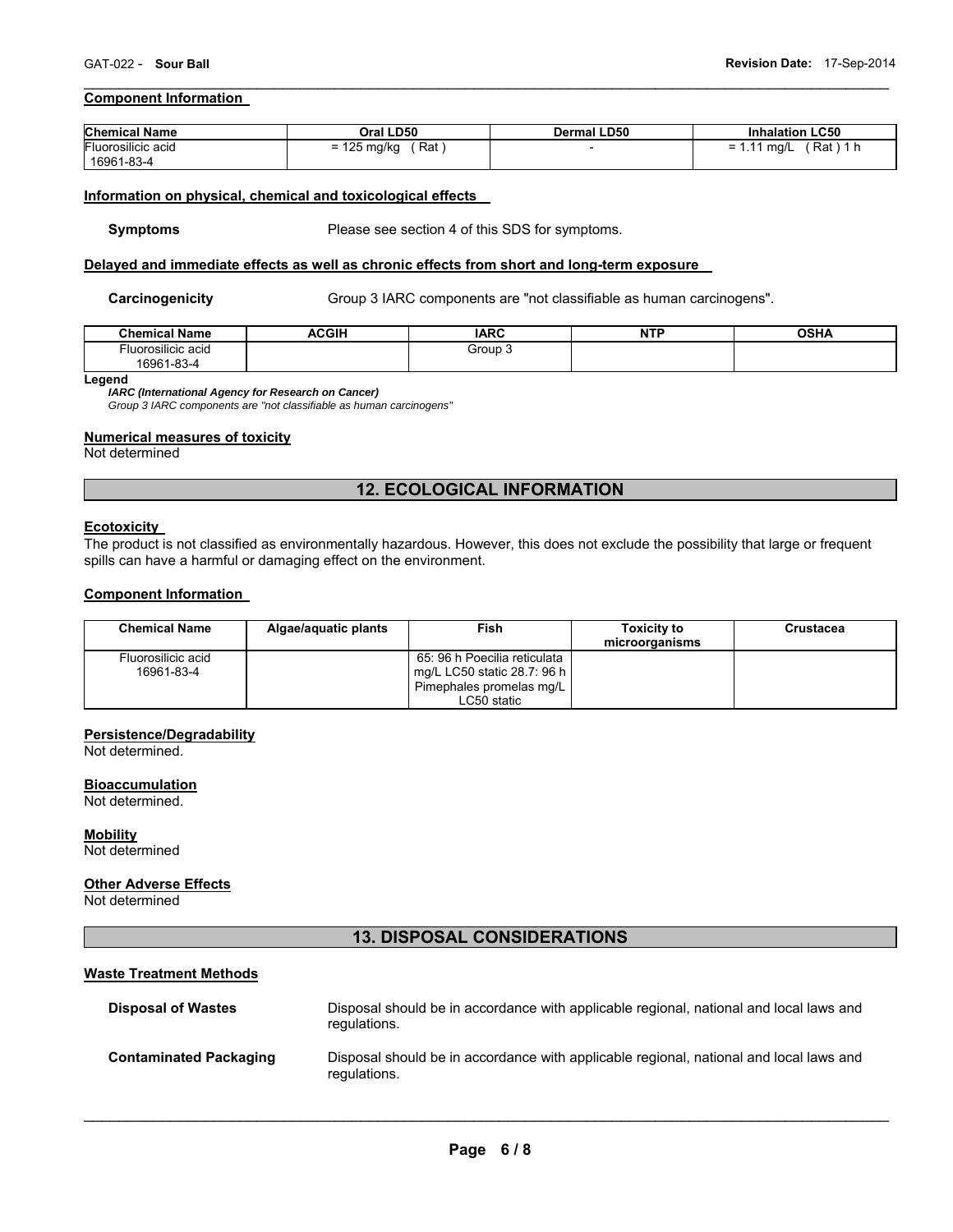#### $\mathcal{L}_\mathcal{L} = \{ \mathcal{L}_\mathcal{L} = \{ \mathcal{L}_\mathcal{L} = \{ \mathcal{L}_\mathcal{L} = \{ \mathcal{L}_\mathcal{L} = \{ \mathcal{L}_\mathcal{L} = \{ \mathcal{L}_\mathcal{L} = \{ \mathcal{L}_\mathcal{L} = \{ \mathcal{L}_\mathcal{L} = \{ \mathcal{L}_\mathcal{L} = \{ \mathcal{L}_\mathcal{L} = \{ \mathcal{L}_\mathcal{L} = \{ \mathcal{L}_\mathcal{L} = \{ \mathcal{L}_\mathcal{L} = \{ \mathcal{L}_\mathcal{$ **California Hazardous Waste Status**

| <b>Chemical Name</b><br>Fluorosilicic acid<br>16961-83-4 |                                                                                                                                | <b>California Hazardous Waste Status</b><br>Toxic |  |  |
|----------------------------------------------------------|--------------------------------------------------------------------------------------------------------------------------------|---------------------------------------------------|--|--|
|                                                          |                                                                                                                                |                                                   |  |  |
|                                                          |                                                                                                                                |                                                   |  |  |
|                                                          |                                                                                                                                | <b>14. TRANSPORT INFORMATION</b>                  |  |  |
| <b>Note</b>                                              | Please see current shipping paper for most up to date shipping information, including<br>exemptions and special circumstances. |                                                   |  |  |
| <b>DOT</b>                                               |                                                                                                                                |                                                   |  |  |
| <b>UN/ID No</b>                                          | <b>UN1778</b>                                                                                                                  |                                                   |  |  |
| <b>Proper Shipping Name</b>                              | Fluorosilicic acid                                                                                                             |                                                   |  |  |
| <b>Hazard Class</b>                                      | 8                                                                                                                              |                                                   |  |  |
| <b>Packing Group</b>                                     | Ш                                                                                                                              |                                                   |  |  |
| IATA                                                     |                                                                                                                                |                                                   |  |  |
| <b>UN/ID No</b>                                          | <b>UN1778</b>                                                                                                                  |                                                   |  |  |
| <b>Proper Shipping Name</b>                              | Fluorosilicic acid                                                                                                             |                                                   |  |  |
| <b>Hazard Class</b>                                      | 8                                                                                                                              |                                                   |  |  |
| <b>Packing Group</b>                                     | Ш                                                                                                                              |                                                   |  |  |
| <b>IMDG</b>                                              |                                                                                                                                |                                                   |  |  |
| <b>UN/ID No</b>                                          | <b>UN1778</b>                                                                                                                  |                                                   |  |  |
| <b>Proper Shipping Name</b>                              | Fluorosilicic acid                                                                                                             |                                                   |  |  |
| <b>Hazard Class</b>                                      | 8                                                                                                                              |                                                   |  |  |
| <b>Packing Group</b>                                     | Ш                                                                                                                              |                                                   |  |  |
|                                                          |                                                                                                                                |                                                   |  |  |

# **15. REGULATORY INFORMATION**

## **International Inventories**

Not determined

## **US Federal Regulations**

#### **CERCLA**

This material, as supplied, does not contain any substances regulated as hazardous substances under the Comprehensive Environmental Response Compensation and Liability Act (CERCLA) (40 CFR 302) or the Superfund Amendments and Reauthorization Act (SARA) (40 CFR 355).

## **SARA 313**

Section 313 of Title III of the Superfund Amendments and Reauthorization Act of 1986 (SARA). This product does not contain any chemicals which are subject to the reporting requirements of the Act and Title 40 of the Code of Federal Regulations, Part 372

#### **CWA (Clean Water Act)**

This product does not contain any substances regulated as pollutants pursuant to the Clean Water Act (40 CFR 122.21 and 40 CFR 122.42)

#### **US State Regulations**

#### **California Proposition 65**

This product does not contain any Proposition 65 chemicals.

# **U.S. State Right-to-Know Regulations**

| <b>Name</b><br>Chemical        | New<br>. Jersev | ssachusetts<br>mas | <b>nsylvania</b> |
|--------------------------------|-----------------|--------------------|------------------|
| <sup>⊑</sup> luorosilicic Acid |                 |                    |                  |
| 16961-83-4                     |                 |                    |                  |